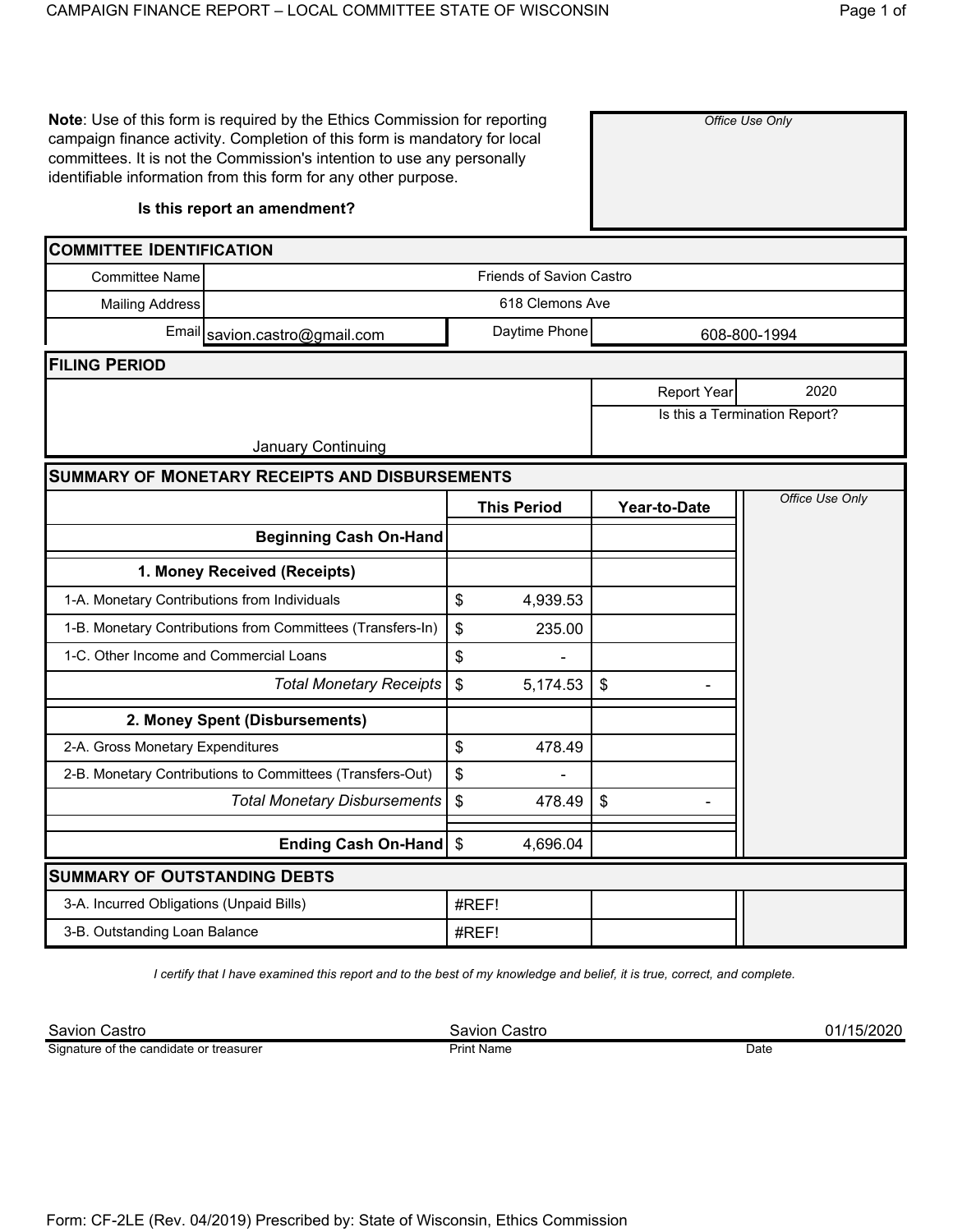| Раае | ΩT |
|------|----|
|      |    |

| <b>Date</b>            | <b>Name</b>                    | <b>Address</b>                   | <b>City</b> | <b>ST</b> | Zip        | <b>Occupation</b>                             | <b>Comments</b> | Amount |
|------------------------|--------------------------------|----------------------------------|-------------|-----------|------------|-----------------------------------------------|-----------------|--------|
|                        | 8/9/2019 Savion Castro         | 618 Clemons Ave.                 | Madison     | WI        | 53703      |                                               |                 | 25     |
|                        | 10/27/2019 Nathan Schwantes    | 10 n Livingston apt 907 Madison  |             | WI        |            | 53703 Field Director                          |                 | 50     |
|                        | 10/28/2019 Yogesh Chawla       | 324 Russell St                   | Madison     | WI        |            | 53704 Information Sharing Architecture Speci- |                 | 50     |
| 10/30/2019 Scot Ross   |                                | 1304 carpenter st                | madison     | WI        |            | 53704 Owner                                   |                 | 250    |
|                        | 11/5/2019 Anthony Gray         | 7129 Countrywood Lane Madison    |             | WI        |            | 53719 Ethicist                                |                 | 250    |
|                        | 11/7/2019 Michael Jones        | 110 Milo Lane                    | Madison     | WI        |            | 53714 Teacher                                 |                 | 25     |
|                        | 11/7/2019 Sachin Chheda        | 2903 N Stowell Ave               | Milwaukee   | WI        |            | 53211 Consultant                              |                 | 50     |
|                        | 11/7/2019 Michael Bare         | 543 Harvest Lane                 | Verona      | WI        |            | 53593 Research and Program Coordinator        |                 | 40     |
|                        | 11/8/2019 Laurel Noack         | 4510 Edgewood Blvd               | Wausau      | WI        | 54401 none |                                               |                 | 15     |
|                        | 11/8/2019 Kelly Christenson    | 5808 East Open Meadov McFarland  |             | WI        |            | 53558 Speech Language Pathologist             |                 | 25     |
|                        | 11/9/2019 Nicole Safar         | 4228 doncaster dr                | madison     | WI        |            | 53711 Attorney                                |                 | 100    |
| 11/12/2019 Brita Olsen |                                | 441 N Baldwin Street             | Madison     | WI        |            | 53703 Consultant                              |                 | 5      |
|                        | 11/14/2019 Josh Burstein       | 2125 14th St NW 523              | Washington  | <b>DC</b> |            | 20009 Digital                                 |                 | 4.53   |
|                        | 11/14/2019 Analiese Eicher     | 226 North St                     | Sun Prairie | WI        |            | 53590 Executive Director                      |                 | 250    |
|                        | 11/14/2019 Brandon Weathersby  | 1622 Fordem Ave #206   Madison   |             | WI        |            | 53704 Not Employed                            |                 | 50     |
|                        | 11/14/2019 Margaret Brickerman | 4421 oak ct                      | Monona      | WI        |            | 53716 Partner                                 |                 | 250    |
|                        | 11/14/2019 Erin Forrest        | 380 Leschinger St                | Waterloo    | WI        |            | 53594 Executive Director                      |                 | 100    |
|                        | 11/14/2019 Katie Belanger      | 10 N. Livingston Street #Madison |             | WI        |            | 53703 Consultant                              |                 | 150    |
| 11/15/2019 Chet Agni   |                                | 743 E Johnson St #1              | Madison     | WI        |            | 53703 Research Assistant                      |                 | 30     |
|                        | 11/15/2019 Tyler Hendricks     | 18277 Infield Road               | Sparta      | WI        |            | 54656 Organizer                               |                 | 25     |
|                        | 11/15/2019 Morgan Norton       | 1207 Lark St                     | Merrill     | WI        |            | 54452 Operations manager                      |                 | 25     |
|                        | 11/15/2019 George Reistad      | 217 Sunshine Ln                  | Verona      | WI        |            | 53593 Food Policy Director                    |                 | 40     |
|                        | 11/16/2019 Michael Johnson     | 316 N Butler St 1A               | Madison     | WI        |            | 53703 Campaigns Account Specialist            |                 | 100    |
|                        | 11/17/2019 Eric Sundquist      | 2215 Keyes Ave                   | Madison     | WI        |            | 53711 Research                                |                 | 150    |
| 11/17/2019 Leah Ujda   |                                | 7157 LITTLEMORE DR MADISON       |             | WI        | 53718-3427 | Director of research and Design               |                 | 250    |
|                        | 11/17/2019 Emma Lowry          | 709 W. Lakeside St.              | Madison     | WI        |            | 53715 Consultant                              |                 | 100    |
|                        | 11/18/2019 Michael Woicekowski | 618 Clemons Ave                  | Madison     | WI        |            | 53704 Director of special projects            |                 | 75     |
|                        | 11/18/2019 Gabriel Johnson     | 614 Gilmore St                   | Madison     | WI        |            | 53711 Revenue Agent                           |                 | 50     |
|                        | 11/18/2019 Chris Rewey         | 3341 Mound View Rd               | Verona      | WI        |            | 53593 Director                                |                 | 10     |
|                        | 11/21/2019 Monica Sundal       | 2993 Holborn Circle              | Madison     | WI        |            | 53718 Public affairs                          |                 | 50     |
|                        | 11/21/2019 Andrew Lambert      | 29 E Wilson St Apt 302   Madison |             | WI        |            | 53703 IT Specialist                           |                 | 25     |
|                        | 11/21/2019 Matthew Braunginn   | 701 Knickerbocker st 20 Madison  |             | WI        |            | 53711 Outreach specialist                     |                 | 35     |
|                        | 11/21/2019 Megan Diaz          | 7109 Century Ave                 | Middleton   | WI        |            | 53562 Non-Profit Director                     |                 | 50     |
| 11/21/2019 Mel Barnes  |                                | 106 E Lakeside St                | Madison     | WI        |            | 53715 Barista                                 |                 | 50     |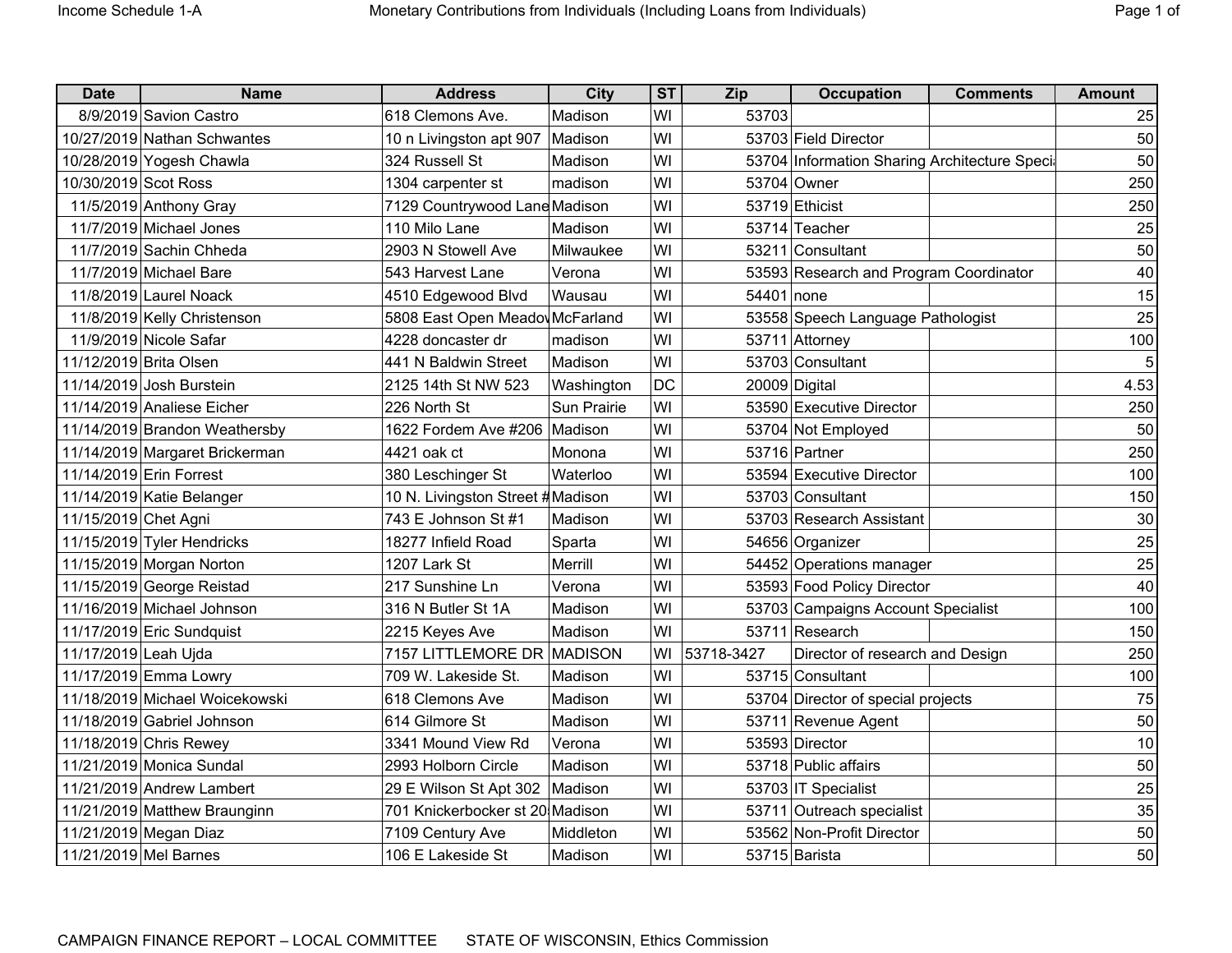|                        | 11/21/2019 Greta Neubauer          | 936 Main Street Apt. 3           | Racine             | WI        |               | 53403 State Rep.              | 50  |
|------------------------|------------------------------------|----------------------------------|--------------------|-----------|---------------|-------------------------------|-----|
|                        | 11/21/2019 Leigh Button            | 1509 Kentlands CT.               | Waunakee           | WI        |               | 53597 Researcher              | 35  |
| 11/21/2019 Joel Rivlin |                                    | 1215 Garfield St                 | Madison            | WI        |               | 53711 Consultant              | 500 |
|                        |                                    |                                  |                    |           |               |                               |     |
|                        | 11/21/2019 Savion Castro           | 618 Clemons Ave                  | Madison            | WI        | 53703         |                               | 25  |
| 11/21/2019 Bryce Dille |                                    | 910 W Badger Rd #2               | Madison            | WI        |               | 53713 Research Assistant      | 40  |
|                        | 11/21/2019 Michael Lindvall        | 910 W Badger Rd #2               | Madison            | WI        |               | 53511 Legislative Aide        | 50  |
|                        | 11/21/2019 Danielle Melfi          | 84 Emeline Drive                 | Hawthorne          | <b>NJ</b> |               | 7506 policy manager           | 50  |
|                        | 11/21/2019 Maxwell Love            | 7143 Calla Pass                  | Middleton          | WI        |               | 53562 Political               | 35  |
|                        | 11/21/2019 Gary Goyke              | 130 Lakewood Blvd.               | Madison            | WI        |               | 53704 Consultant              | 100 |
|                        | 11/22/2019 Laura McNeil            | 2109 Rusk St Apt Suite   Madison |                    | WI        |               | 53704 Teacher                 | 100 |
|                        | 11/23/2019 Leland Pan              | 412 N. 41st St                   | Milwaukee          | WI        |               | 53208 Teacher                 | 25  |
|                        | 11/30/2019 Kadijha Marquardt-Davis | 522 N Pinckney                   | Madison            | WI        |               | 53703 Not Employed            | 25  |
|                        | 12/12/2019 Brita Olsen             | 441 N Baldwin Street             | Madison            | WI        |               | 53703 Consultant              | 5   |
|                        | 12/14/2019 Erik Paulson            | 202 DeMilo Way                   | Madison            | WI        |               | 53718 Data Scientist          | 50  |
| 12/30/2019 Alex Derr   |                                    | 3115 N HIGH ST                   | <b>DENVER</b>      |           | CO 80205-4059 | <b>Communications Manager</b> | 10  |
|                        | 12/31/2019 John Thellman           | 3902 Booth St Apt 7              | <b>Kansas City</b> | KS        |               | 66103 Not Employed            | 10  |
|                        | 12/31/2019 Charles Chvala          | 131 West Wilson Street Madison   |                    | WI        |               | 53703 Attorney                | 100 |
|                        | 11/20/2019 Karen M Herrera         | Unit H                           | Madison            | WI        | 53705         |                               | 50  |
|                        | 11/18/2019 Andrew Gussert          | 5542 Riverview Dr                | Westport           | WI        | 53597         |                               | 50  |
|                        | 11/21/2019 Lily Johnson            | 405                              | Madison            | WI        | 53703         |                               | 100 |
|                        | 11/21/2019 Julie Benkoske          | Apt. 103                         | Madison            | WI        | 53704         |                               | 150 |
|                        | 11/21/2019 Sarah K Berry           | <b>Unit 204</b>                  | Madison            | WI        |               | 53704 Research Assistant      | 250 |
|                        | 11/22/2019 Carousel Bayrd          | 4901 Shorewod Rd                 | Madison            | WI        | 53711         |                               | 100 |
|                        | 11/21/2019 Dane Varese             | 110                              | Madison            | WI        | 53719         |                               | 25  |
|                        | 11/21/2019 Sam Munger & Lisa Baker | 1825 Keyes Ave.                  | Madison            | WI        | 53711         |                               | 50  |
|                        | 11/21/2019 Colleen M Hayes         | 1242 Spaight St. Apt. 2          | Madison            | WI        | 53703         |                               | 20  |
| 11/21/2019 Huebner     |                                    | 2401 Oakridge Ave.               | Madison            | WI        | 53704         |                               | 50  |
|                        | 11/21/2019 Eva Ellis-Monaghan      | 7007 Century Ave.                | Middleton          | WI        | 53562         |                               | 30  |
|                        | 12/8/2019 Oscar Mireles            | 4350 Clover Ct                   | Madison            | WI        | 53711         |                               | 100 |
|                        |                                    |                                  |                    |           |               |                               |     |
|                        |                                    |                                  |                    |           |               |                               |     |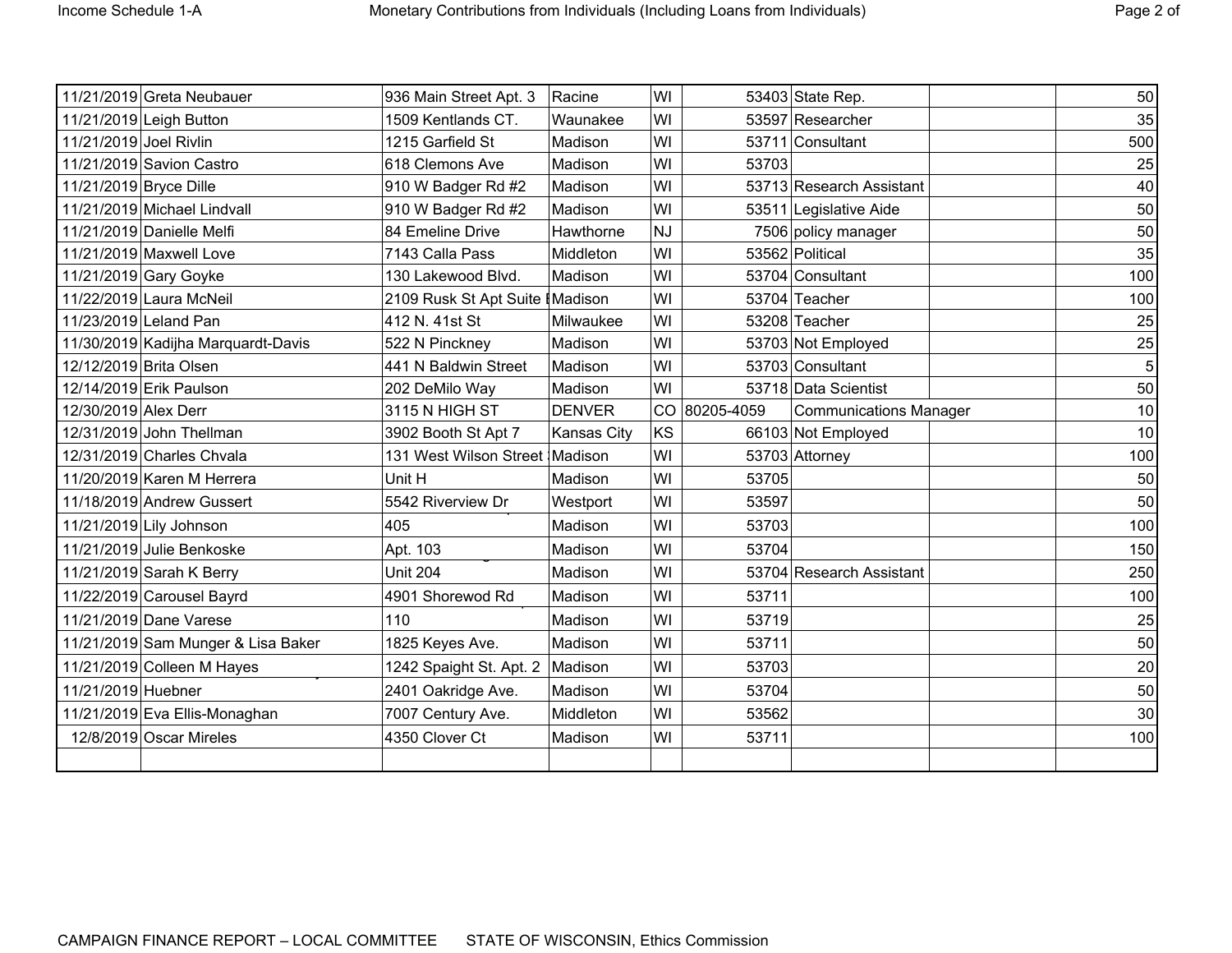| <b>Date</b> | <b>Committee Name</b>                    | <b>Address</b> | City    | <b>ST</b> | Zip   | <b>Comments</b> | Amount       |
|-------------|------------------------------------------|----------------|---------|-----------|-------|-----------------|--------------|
|             | 11/21/2019 McDonnell for Dane County     | 404 W Doty St  | Madison | WI        | 53703 |                 | \$<br>200.00 |
|             | 12/23/2019 Friends of Christian Albouras | 2038 Rae Lane  | Madison | WI        | 53711 |                 | \$<br>35.00  |
|             |                                          |                |         |           |       |                 |              |
|             |                                          |                |         |           |       |                 |              |
|             |                                          |                |         |           |       |                 |              |
|             |                                          |                |         |           |       |                 |              |
|             |                                          |                |         |           |       |                 |              |
|             |                                          |                |         |           |       |                 |              |
|             |                                          |                |         |           |       |                 |              |
|             |                                          |                |         |           |       |                 |              |
|             |                                          |                |         |           |       |                 |              |
|             |                                          |                |         |           |       |                 |              |
|             |                                          |                |         |           |       |                 |              |
|             |                                          |                |         |           |       |                 |              |
|             |                                          |                |         |           |       |                 |              |
|             |                                          |                |         |           |       |                 |              |
|             |                                          |                |         |           |       |                 |              |